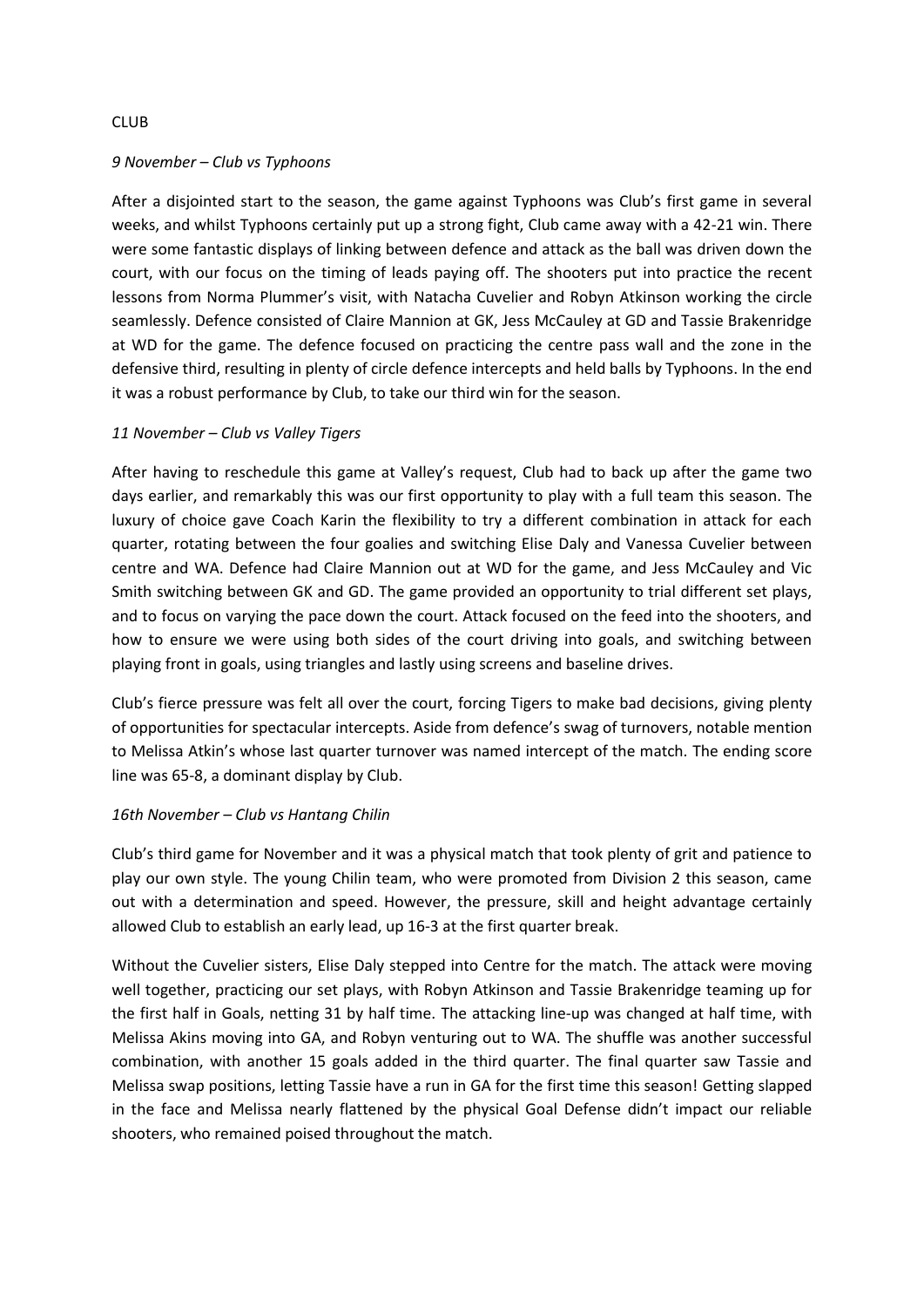Whilst the attack had plenty of the ball, it was the appropriate reward for the defensive line-up's hard work, as they turned over the ball through intercepts and sheer pressure on the young Hantang team. Even having her arms pinned couldn't stop Goal Defence Vic Smith from creating headaches for the opposition! The defensive trio, including Jess McCauley and Claire Mannion worked brilliantly, the centre pass overload and diamond defence layout both producing a swag of forced errors by Hantang, as well as some spectacular intercepts by each of the defenders. Go team!

The ending scoreline was  $61 - 12$ , achieving the team's prematch aim of 15 goals a quarter, well done everyone.

# *23rd November – Club vs HKCC Demons*

Club's fourth game for November and the Grand Final rematch! Club came out strongly, with the defensive line up of Jess McCauley, Vic Smith and Claire Mannion putting immense pressure on their attackers and turning the ball over several times in the first quarter. The attack started with Tassie Brakenridge and Robyn Atkinson in goals, Elise Daly at WA and Vanessa Cuvelier in Centre. The tall and aggressive Demons defenders required Club's attack to position strongly and have patience with their passes into the goalies. At quarter time Club led 6 to 5.

The second quarter saw Melissa Atkins move into GA, and the team developed a better rhythm all over the court. The timing of leads was noticeably improved and the conversion of turnovers was achieved with greater consistency. At half time club led 19-10.

The third quarter started poorly, with Club slow to react to the Demons swift counter-attack. Poor passing and missed goals at crucial times did not reward the continued hard work of the defence, who still succeeded in pressuring the opposition and making turnovers. The third quarter ended with Club narrowly ahead 21-18.

The final quarter shuffle saw Tassie shift to WD and Natacha Cuvelier come on at GA, to join Melissa in the shooting line up. The changed line up was a winner; with Natacha providing fresh movement as well as some much appreciated shooting accuracy! The additional height in WD assisted the defensive line up to continue to turn the ball over before Demon's had a chance to shoot, which allowed Club to increase its lead. The final score 28-23, Club's tightest winning margin of the season!

# **TYPHOONS**

The winning streak continued for Typhoons beating Hantang Chillin by an impressive 46-12! It was a great game building the lead quarter by quarter, and with Pauline also able to roll out some new combinations from her (netball) bag of tricks. Everyone was on FIRE.

Unfortunately Typhoons went down the following week against reigning champs Club 21-42, and then the week after to HKCC Demons 37-51. Both very tough competitive games, everyone played hard till the full time whistle was blown. Redeeming ourselves from 2 losses in a row we bounced back in full force to then beat DB Black Pearls 52-35. SMASHED IT LADIES! Love the Typhoons fighting spirit. Next game against Valley Panthers will be the last game for Round 1. This will be a critical game to win determining a placing of 3rd or 4th at the end of round 1.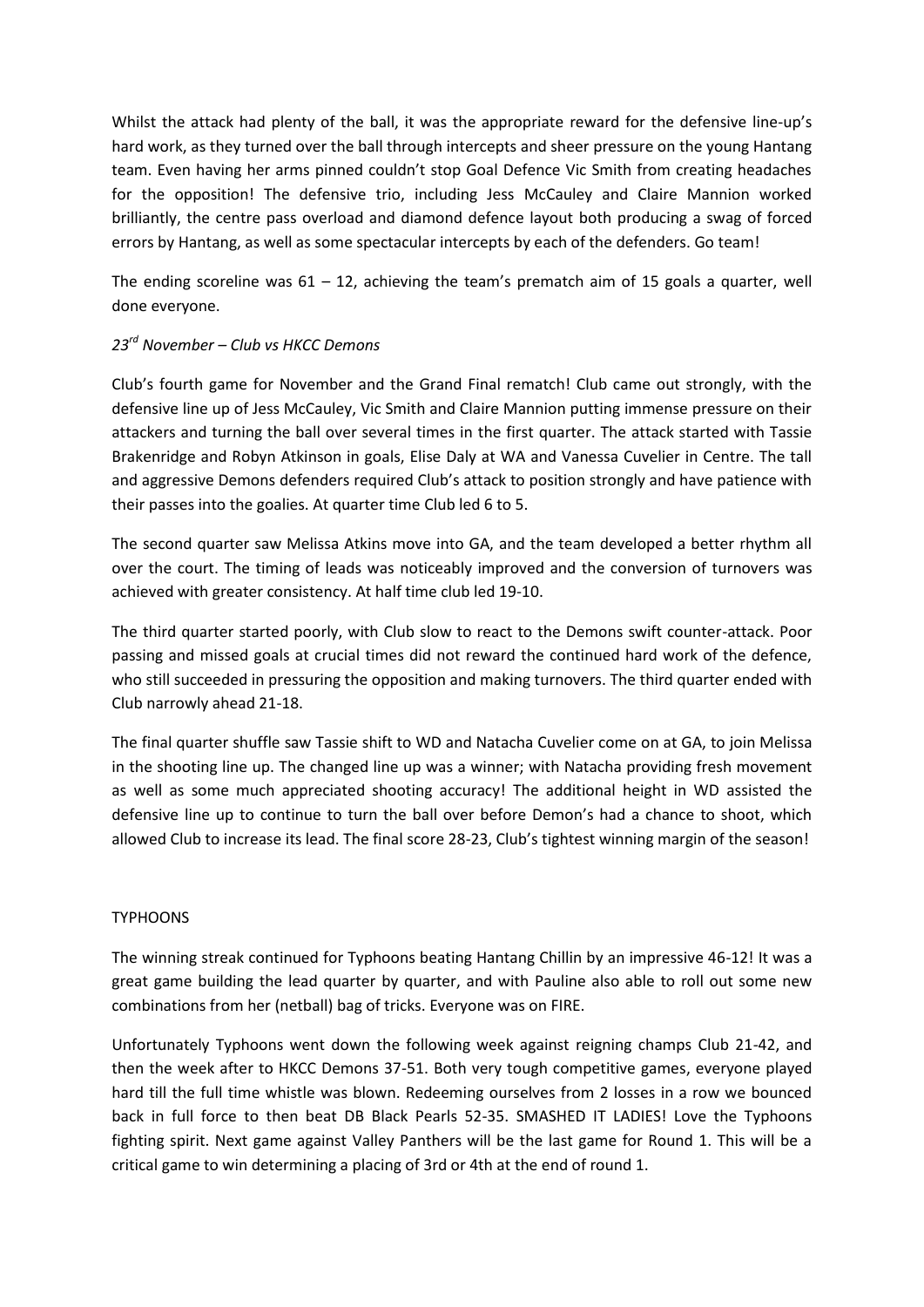Typhoons are pumped.... BRING IT ON!!

#### **WHIRLWINDS**

#### *Round 5 vs. Kowloon Sapphires*

The tone of this game was set the moment Kim Pascoe arrived and pronounced her penchant for "Liking it hard". Hard it was! Down 3 goals in the first 2 minutes against what seemed like a 7ft opposing GS, the team finished the first quarter behind and slightly bamboozled. After a quick pep talk from Ronnie, Whirlies got stuck in during the second quarter and clawed back a few goals. Some creative umpiring meant parts of the game emulated that of a rugby match. Tussles on the floor, in the air and under the goal post resulted in a 21-all third quarter ending score line and a tired looking Sapphires team. Strategy came into play in the last quarter as Whirlies worked hard to win turnovers in the centre of the court, stay calm and convert intercepts into goals, eventually closing out the match with a 33-27 win. This was the first game the team really had to dig deep and pull together to come up with the win and will certainly make for an interesting rematch!

#### *Round 6 vs. Giants*

Change of scenery and coach this week for the Whirlies, playing their first game away from the comforts of home and without Ronnie in command. The team was in good hands though with standin coach Pauline and got off to a solid start. The tiny, nippy giants played a very different game to Whirlies and at times the team fell into their style of play and lost their structure. Although a good 26-16 win, Whirlies lost intensity as the match progressed and overall didn't capitalise on a good opportunity to get some goal difference points on the board.

### *Round 7 vs. HKCC Griffins*

What can I say about this game besides the fact that a number of the Whirlies team members decided to have absolute Barry Crocker's on the same day. With a combined age of probably double that of the HKCC Griffins, it was likely that fitness would be the key to winning this match. Surprisingly, it didn't come down to that at all. A continuously consistent Griffins team held their centres throughout the match and calmly converted the few turnovers they got, to win the match 42-35. A slightly disjointed Whirlies team, who easily got double the amount of turnovers, rushed their shift into attack so as to not convert and made silly errors on their own centres. As Katy Chandler so insightfully put it, the solution to the team's shortcomings today was simple - 'guys I think we all just need a really boozy team social'.

#### *Round 8 vs. DB Buccaneers*

Off the back of a disappointing result last week, the team got back to basics and started out the game strong. Against a very experienced Buccaneers side, it was clear that winning this game would come down to accuracy, speed and fitness. The Whirlies Shooters were definitely the standouts of the match, nailing shots from all over the circle. By half time the team had built up a healthy lead, however after dropping to 2nd in the league on goal difference this week, there was extra incentive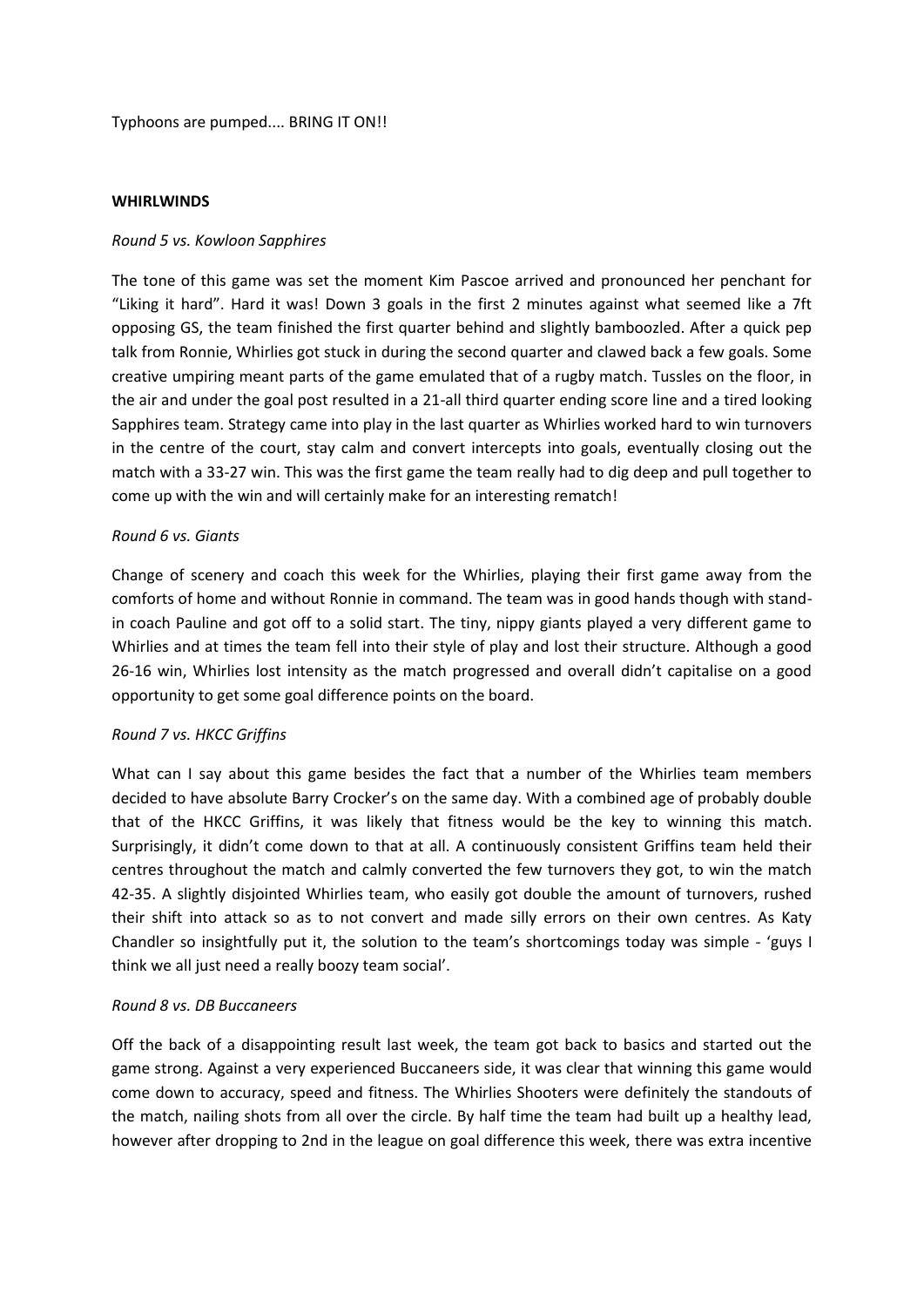to keep pushing hard throughout the second half. Whirlies finished the match with a deserved 48-17 win and hopefully enough goal difference to put them back on top!

### **HURRICANES**

## *November 2nd 2015*

In this match we were able to come together and pull out a strong win against the HKCC Optimists, 40-24, almost doubling their score.

In the first quarter we played a flustered game and we were not completely in our zone. We still managed to hold our own; unfortunately we lost this quarter 8-7. The next quarter with fresh legs on court we began to switch on and eventually we overtook the Optimists and finished this quarter with a win, 18-15.

Starting the 3rd quarter we knew to ensure our lead we had to pull our lead ahead by a couple more points… and so we did! This quarter showed turnovers in the defensive end, fluid ball movement and accurate shooting. At the end of the quarter we were in the lead, 29-22.

In the last quarter we knew that we were playing to keep our lead. With court play similar to the 3rd quarter we were safely able to bring our 4th consecutive win home, as well as our match with the highest goals against!

## *November 9th 2015*

In our match against the Valley Leopards, we brought home yet another win!

In the first quarter, the game was very close, with many turnovers and both teams getting shots on the net. The final score at the end of this quarter was 6-4. Going into the next quarter, the score of the game remained close, although we started dominating the game and managed to win this quarter 13-11.

After our halftime break, with fresh legs on the court we outscored and outplayed the Leopards, winning the quarter 21-18. In the final quarter we then brought the game home with our 5th win 28- 22.

# *November 16th 2015*

Despite having a small team this week, with all of our HK U16 representatives away on tour, we had a difficult game ahead of us against the Kowloon Diamonds. Although we were down for most of the game, we were able to pull this back up, ending the game in a draw 22-22.

Starting the game, in the first few minutes we let the Diamonds run away with some points. We were struggling to regain our lost points, unfortunately ending this quarter 9-2.

The next quarter showed some consistent play, although due to many turnovers, and many more goals, we were beginning to regain our composure and this resulted in 6 goals scored by both teams this quarter. The final score at the end of the quarter was 15-9, for the Diamonds.